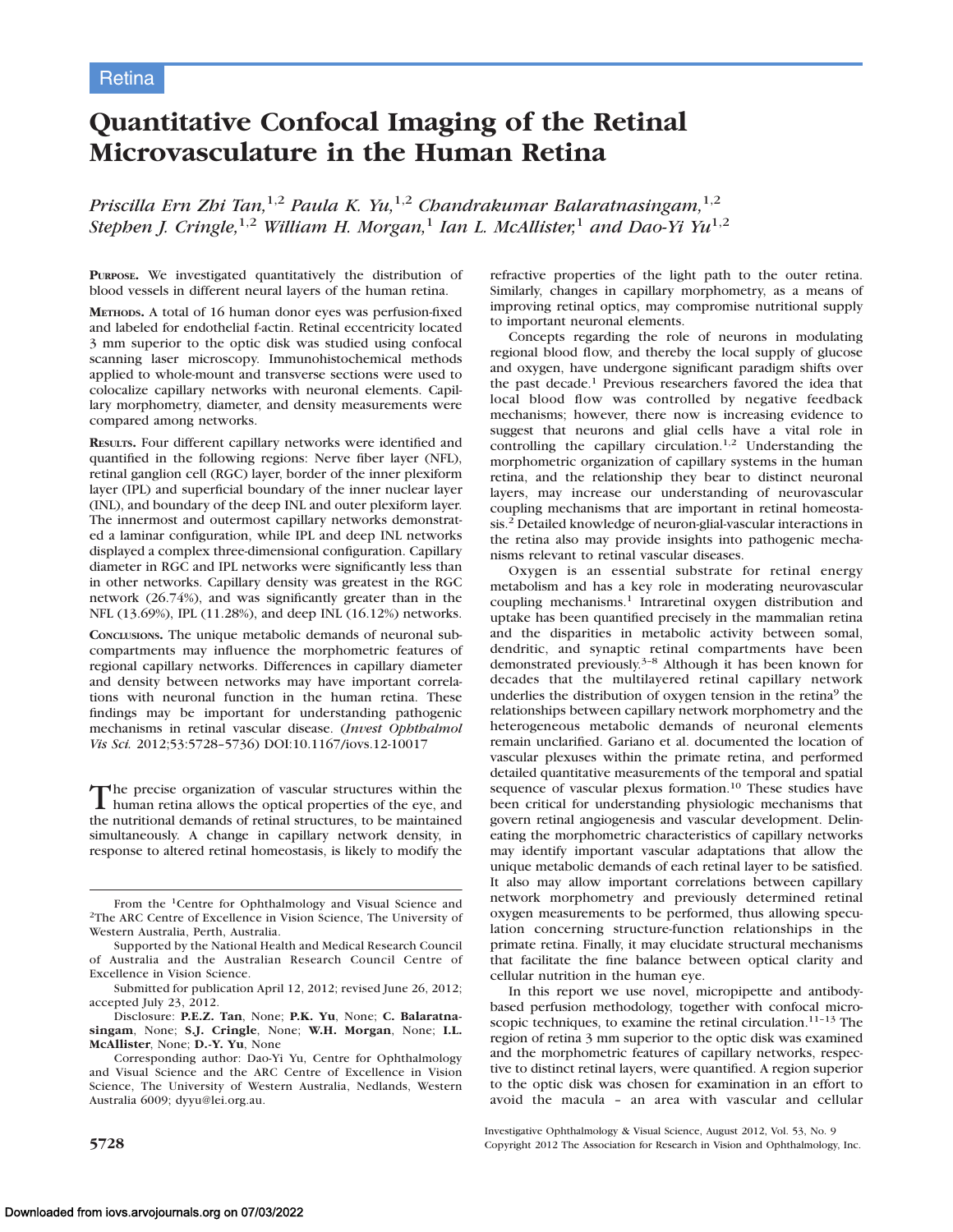TABLE 1. Human Donor Details

| Donor ID       | Age | <b>Sex</b> | Eye     | Cause of<br>Death | Time to<br>Cannulation (h) |  |
|----------------|-----|------------|---------|-------------------|----------------------------|--|
| A              | 22  | М          | L       | <b>MVA</b>        | 15.0                       |  |
| B              | 32  | М          | L       | <b>MVA</b>        | 20.0                       |  |
| C              | 49  | F          | $L + R$ | Cancer            | 5.5                        |  |
| D              | 67  | М          | L       | Cancer            | 9.5                        |  |
| E              | 23  | M          | L       | Suicide           | 22.0                       |  |
| F              | 66  | M          | $L + R$ | Cancer            | 15.0                       |  |
| G              | 22  | М          | L       | Suicide           | 15.0                       |  |
| H              | 53  | М          | L       | <b>MVA</b>        | 14.0                       |  |
| $I^*$          | 60  | M          | L       | Collapse          | 18.0                       |  |
| $J^*$          | 72  | M          | R       | Drowning          | 15.0                       |  |
| K <sup>+</sup> | 72  | F          | L       | Sepsis            | 3.0                        |  |
| $L+$           | 60  | M          | R       | Liver disease     | 3.5                        |  |
| M              | 59  | M          | R       | Melanoma          | 12.0                       |  |
| N              | 39  | М          | L       | Sepsis            | 20.0                       |  |
|                |     |            |         |                   |                            |  |

Age (years), sex (M, male; F, female), side (L, left; R, right) cause of death, and time to cannulation for each eye donor are provided. MVA, motor vehicle accident.

\* Donor eyes that were flat-mounted for colocalization studies.

† Donor eye that was used for epoxy sectioning.

‡ Donor eye that was sectioned transversely for colocalization.

specializations that is markedly different from most other retinal eccentricities.14 Our study is a detailed quantitative assessment of capillary networks that comprise the human retinal circulation and is an important extension to previous studies that have evaluated retinal vascular characteristics.10,15–17

# MATERIALS AND METHODS

Our study was approved by the human research ethics committee at The University of Western Australia. All human tissue was handled according to the tenets of the Declaration of Helsinki.

#### Human Donor Eyes

A total of 16 eyes from 14 donors was studied. All eyes were obtained from the Lions Eye Bank (Lions Eye Institute, Western Australia). Eyes were received after removal of corneal buttons for transplantation. None of the donors had a known history of eye disease. The demographic data, cause of death, and postmortem time to eye perfusion for each donor are presented in Table 1. We used 12 eyes for quantitative analysis, three eyes for colocalization studies, and one for epoxy sectioning (Table 1).

# Perfusion Labeling of Retinal Circulation

Our previous reports have provided a detailed review of the perfusionbased techniques used for targeted retinal endothelial labeling.12,13 Identical methodology was used for our present study. Briefly, the central retinal artery was cannulated, and residual blood was washed out with oxygenated Ringer's solution and 1% bovine serum albumin. After the 20-minute Ringer's wash, 4% paraformaldehyde in 0.1 M phosphate buffer was perfused for at least 30 minutes to achieve fixation. Then, 0.1% Triton-X-100 in 0.1 M phosphate-buffered solution was perfused for 5 to 7 minutes to aid in the permeation of endothelial cell membranes. Detergent subsequently was washed out by a 30 minute perfusion with 0.1 M phosphate-buffered solution. Microfilaments and cell nuclei then were labeled over the course of 2 hours by using a mixture of phalloidin conjugated to Alexa Fluor 546 (30U; Invitrogen, Carlsbad, CA) and bisbenzamide (H33258, 1.2 µg/ml; Sigma-Aldrich, St. Louis, MO) or iodide dye (YO-PRO-1, 6.6 µM; Invitrogen). Residual label was cleared from the vasculature by further

#### Tissue Preparation and Immunolabeling

The posterior globe was dissected at the equator to allow viewing of the posterior retina. The retina was dissected carefully around optic disc edge. A few cuts were made in the peripheral retina to enable the retina to lie flat.

Retinas from two separate donors (Table 1) underwent wholemount immunolabeling using the protocol described by Xiao and Hendrickson.<sup>18</sup> This permitted colocalization of capillary networks relative to distinct retinal layers. In brief, the whole retina was washed in 0.1 M phosphate buffer on a shaker for one to two days, floated in 1% sodium borohydride in phosphate buffer overnight, cryoprotected in  $30\%$  sucrose and stored at  $-80^{\circ}$ C. The retina subsequently was thawed and maintained at 4°C on a slow speed shaker before immunolabeling. The retina was permeabilized overnight in solution comprising 0.1% sodium azide and 0.1% Triton-X 100 in 0.1 M phosphate buffer. The solution then was changed to a blocking serum comprising 10% normal goat serum in phosphate buffer for overnight incubation. Primary antibodies then were added to the solution for incubation over three to four days. Excess antibodies were washed off by overnight incubation in 0.1 M phosphate buffer. The retina then was incubated with secondary antibodies and nucleic acid label overnight, and washed thoroughly in solution for at least 2 hours before mounting.

Retinal ganglion cells and their axons were labeled using rabbit anti- $\gamma$ -synuclein<sup>19</sup> (1:200, Abcam ab55424; Abcam, Cambridge, MA) and goat anti-rabbit secondary antibody conjugated to Alexa Fluor 488 (1:200, Invitrogen A11034; Invitrogen). For identification of ON-bipolar  $cells<sup>20</sup>$  and horizontal cells,<sup>20</sup> the primary antibodies that were used included mouse anti-Go-a (1:100, Millipore MAB3073; Millipore, Billerica, MA) and rabbit anti-parvalbumin (1:200, Swant PV 25; Swant, Marly, Fribourg), respectively. Secondary antibodies that were conjugated to these primary antibodies included goat anti-mouse antibody (Alexa Fluor 488, 1:200, Invitrogen A10680; Invitrogen) and goat antirabbit antibody (Alexa Fluor 635, 1:200, Invitrogen A21070; Invitrogen), respectively. Separate retinas were used for labeling retinal ganglion cells and horizontal cells, as the secondary antibodies for both primary antibodies were derived from rabbit species.

One eye that did not undergo perfusion-labeling was used for immunolabeling colocalization after frozen sectioning (Table 1). The same retinal eccentricity was examined. Transverse retinal frozen sections, 12 µm thick, were dried onto Gold slides (Erie Superfrost PLUS, ERIFT-4981GLPLUS-006E; Biolab, Decatur, GA) and used for immunolabeling. Blood vessels were labeled using lectins from Triticum Vulgaris conjugated to TRITC (1:50, Sigma L5266; Sigma-Aldrich). Nuclei were counter-labeled using bisbenzamide (H33258, 1.2lg/ml; Sigma-Aldrich). Remaining primary and secondary antibodies that were used for colocalization studies in these transverse sections were the same as that described above for whole-mount specimens.

#### Microscopy

Whole-mount retinas were imaged using low magnification epifluorescence microscopy (E800; Nikon, Tokyo, Japan) before confocal imaging. Epifluorescence microscopy images were used for precise location of the retinal region, centered 3 mm superior to the optic disk (Fig. 1), before confocal microscopy studies. Such measures ensured that retinal eccentricity used for capillary morphometric comparisons was consistent in each eye donor.

Two Nikon C1 microscopes equipped with either three lasers (wavelengths 405, 488, and 532 nm) or four lasers (wavelengths 405, 488, 545, and 637 nm) were used for confocal imaging. Both microscopes were equipped with EZ-C1 software (v.3.20) (Nikon). Objective lenses that were used for confocal imaging included 34 (NA 0.2),  $\times$ 10 (NA 1.45), and  $\times$ 20 (NA 0.75) Plan-Apo lenses (Nikon). Using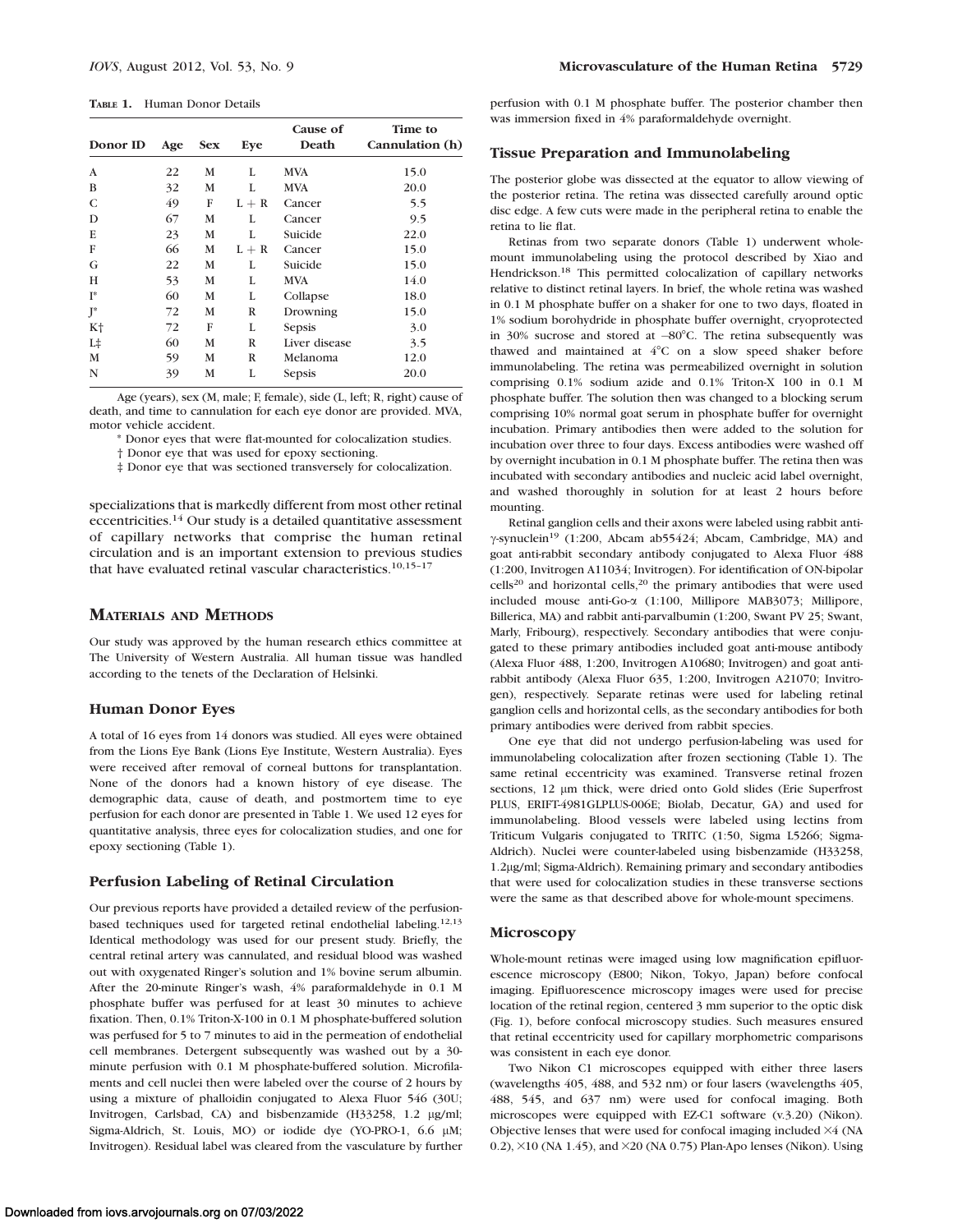

FIGURE 1. Region of study. Color fundus (A) and transverse retinal section (B) from healthy subjects demonstrate the clinical and histologic features, respectively, of the retinal eccentricity chosen for capillary morphometry analysis. A region 3 mm superior to the optic disk (fenestrated box) was examined. ONL, outer nuclear layer; IS, inner-segments of photoreceptors; OS, outer-segment of photoreceptors; A, artery; V, vein. Scale bar: 1000  $\mu$ m (color fundus) and 50  $\mu$ m (histology).

a motorized stage, a series of z-stacks were captured for each specimen beginning from the vitreal surface, at the level of the inner limiting membrane, to the outer retina. Each z-stack consisted of a depth of optical sections collected at  $0.35 \mu m$  increments along the z-plane. Images of different wavelengths were acquired sequentially.

#### Image Preparation

ImagePro Plus (Version 7.1; Media Cybernetics, Rockville, MD) and Image J (version 1.43, available free online, National Institute of Health, in the public domain from http:/rsb.info.nih.gov/ij) were the imageanalysis software that was used to quantify confocal microscope images. All images for the manuscript were prepared using Adobe Photoshop (version 12.1, Adobe Systems Inc., San Jose, CA) and Adobe Illustrator CS5 (version 12.1.0, Adobe Systems Inc.).

# Study of Capillary Topography

Morphometric criteria used previously to define vascular plexuses in central nervous system and ocular studies were used to divide the retinal circulation into different capillary networks.14–16,21 A change in capillary branching pattern<sup>22,23</sup> and projected orientation<sup>14,23,24</sup> was used to distinguish the different capillary networks. Additionally, using the movie-sequence function available on Image J software to view the z-stack sequentially, it was possible to determine if capillary networks displayed a laminar, single-planar orientation that was confined predominantly to a single retinal layer or if they displayed a complex three-dimensional configuration that traversed the z-axis. In this report, the term laminar refers to capillary configurations that are confined predominantly to a single plane with minimal projections along the zaxis. Likewise, the term three-dimensional refers to capillary networks that are not confined to a single plane, but instead demonstrate prominent projections along the vertical z-axis.

The movie-sequence function on Image J also was used to view capillary morphology simultaneously with nuclei and thereby locate the position of capillary networks within the retina. Transverse and flat-mount immunolabeling, with multiple antibodies, also was used to

confirm the position of capillary networks relative to the nerve fiber layer (NFL), retinal ganglion cell (RGC) layer, bipolar cells, and horizontal cells.

### Quantitative Study of Capillary Networks

A z-projected image of each capillary network together with previously defined histologic parameters,  $7,13,16$  was used to perform quantitative measurements. The following measurements were attained from each network as illustrated in Figure 2: Capillary diameter was defined as the perpendicular distance across the maximum chord axis of each vessel. Each image was partitioned into 9 equal areas and measurements were acquired from each area to ensure representative sampling. Capillary density was defined as percentage of the sample area occupied by vessel lumens.

#### Statistical Analysis

All data were expressed in terms of mean and SE, and were calculated using Sigmastat (Sigmastat, ver. 3.1; SPSS, Chicago, IL). Multiple measurements from eyes with data taken from right and left eyes of the same individual were analyzed using R (R Foundation for Statistical Computing, Vienna, Austria).25 One-way ANOVA testing was performed to compare measurements between layers. The model used included ''Right'' or ''Left'' nested within ''eye donor'' as random effects using linear mixed modeling to test measurement differences between retinal layers.25 The assignment of donor as a random effect was used to account for the effects of intra-''eye'' correlation and similarly "Right" and "Left" to account for right and left eye correlation. Statistical analysis also determined if age accounted for differences in capillary diameter and vascular density measurements between retinal layers. We tested the influence of age upon density using a linear mixed model incorporating age as the predictive factor, and right and left eye as random factors to account for variation between right and left eye nested within donor eyes as another random factor. We also performed a one-way ANOVA testing the effect of cause of death upon vascular density using the same random effects model as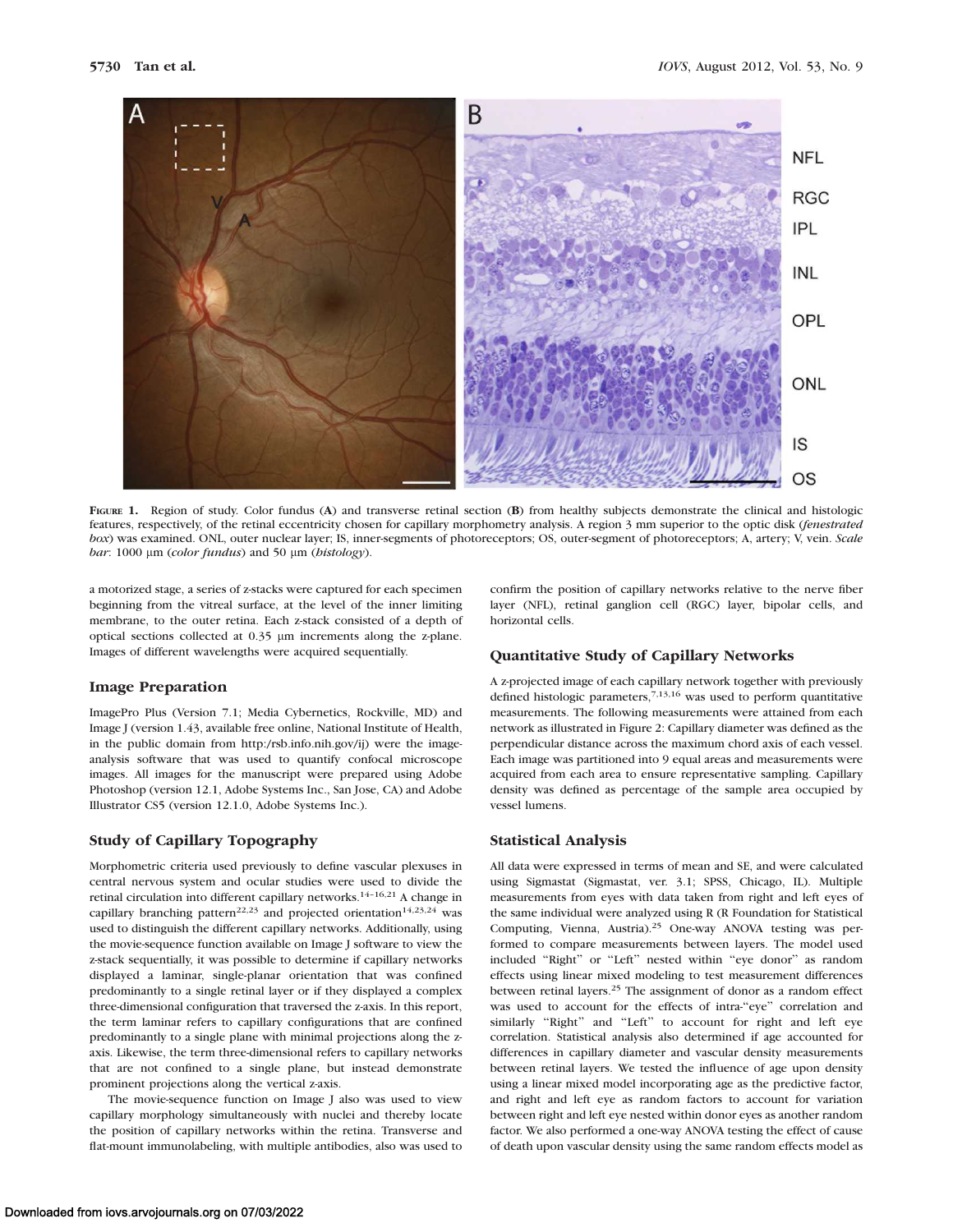



FIGURE 2. Quantification of capillary diameter and density. Confocal images of capillary networks (A) were traced manually (B) before quantitative analysis. Each traced image was divided into 9 equal areas (red fenestrated lines) to allow representative sampling of capillary diameter. The perpendicular distance across the maximum chord axis of each vessel was used to measure capillary diameter (green). The area occupied by capillary structures, as a proportion of the total image area, was used as a measure of capillary density and expressed as a percentage. Scale bar: 50 µm.

described above. Cause of death was defined as either accidental or cancer.

# **RESULTS**

## General

The mean donor age was  $49.71 \pm 5.19$  years. We examined 11 left and 5 right eyes from 12 male and 2 female donors. The mean postmortem time to initial perfusion ranged from 3 to 22 hours, with an average of  $13.39 \pm 1.68$  hours.

All orders of the retinal microvasculature were well perfused after cannulation of the central retinal artery. Endothelial cells, smooth muscle cells, and nuclei of the retinal vasculature were labeled clearly.

## Capillary Topography in the Human Retina

Morphometrically different capillary networks were identified consistently in the following locations: NFL, RGL, border of inner plexiform layer (IPL) and superficial boundary of the inner nuclear layer (INL), and boundary of deep INL and outer plexiform layer (OPL).

Capillaries in the NFL network were orientated parallel to the direction of RGC axon bundles and arose from branch vessels in the RGC layer. Capillaries in the NFL had linear trajectories with fewer intercapillary anastomotic connections compared to other networks (Fig. 3). Colocalization using  $\gamma$ synuclein antibody confirmed that the location of this network was within the NFL. Within the retinal eccentricity examined in this study there was an observed reduction in capillary density in the NFL as the distance away from the optic disk increased (Fig. 3A).

In the RGC layer (Fig. 4), retinal arterioles clearly were observed to give rise to capillary networks. Retinal venules also were observed in this layer of the retina. Analysis of capillary trajectory in the RGC layer, using the movie-sequence function on Image J, demonstrated a complex vascular configuration. Many capillaries in the RGC layer projected along a single plane while some capillaries were observed to run obliquely at varying angles along the z-plane, and form anastomoses with capillary networks in the NFL and outer retina. The configuration of capillaries in the RGC network was significantly more three-dimensional than the NFL network. Capillary density also was observed to be greatest in the RGC capillary network.

The capillary network between the IPL and superficial portion of the INL also displayed a three-dimensional vascular configuration (Fig. 5). However, capillary density in this layer appeared significantly less than the RGC layer with a pronounced reduction in the number of vessels that projected along a single plane. Colocalization studies using ON-bipolar cell marker demonstrated that capillaries in this layer were situated among bipolar cell processes.

The deepest capillary network was found at the level of horizontal cells in the INL (Fig. 6). Colocalization studies using Go-a antibody revealed that synapses of ON-bipolar cells were distributed among the capillary network. Similar to the NFL network, capillaries in this layer demonstrated predominantly a laminar configuration with most capillaries projecting along a single plane. Multiple closed loops also were observed in this capillary network.

# Quantitative Analysis of Capillary Diameter

Mean capillary diameter for all networks was  $8.26 \pm 0.03$  µm. Table 2 provides mean capillary diameter for each capillary network. Capillary diameter in the NFL network was significantly greater than in the RGC ( $P < 0.001$ ) and IPL ( $P < 0.001$ ) networks. Capillary diameter in the deep INL network also was significantly greater than in the RGC ( $P < 0.001$ ) and IPL ( $P <$ 0.001) networks. There was no difference in capillary diameter between the NFL and deep INL networks ( $P = 0.227$ ), and RGC and IPL networks ( $P = 0.740$ ). Age did not influence capillary diameter in any of the networks (all  $P > 0.050$ ).

Table 3 provides mean capillary diameter for patients deceased from cancer or accidental means. There was no difference in capillary diameter between the two groups in the RGC ( $P = 0.303$ ), NFL ( $P = 0.874$ ), IPL ( $P = 0.964$ ), and deep INL ( $P = 0.183$ ) networks.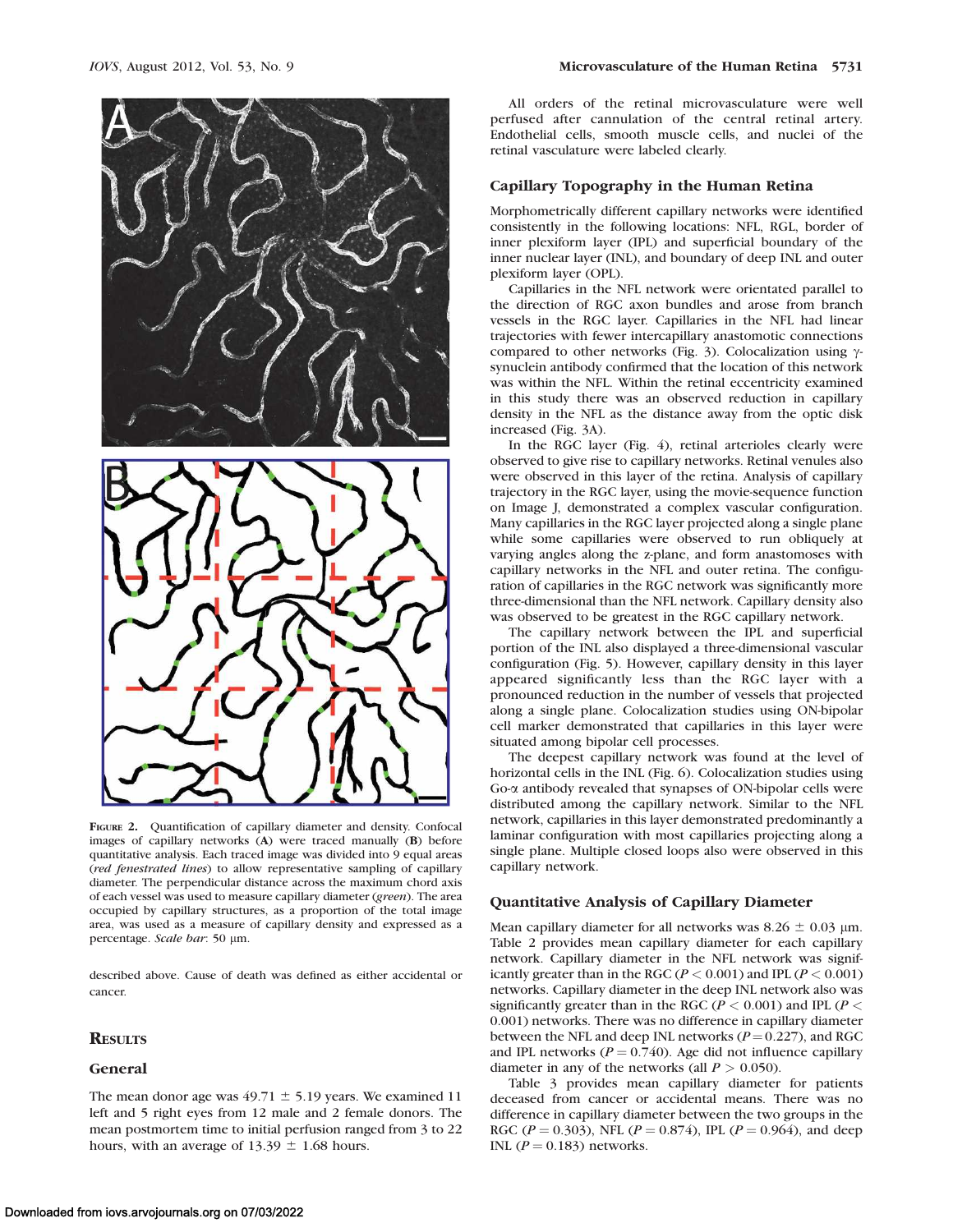![](_page_4_Picture_1.jpeg)

![](_page_4_Figure_3.jpeg)

FIGURE 3. NFL capillary network. (A) Whole-mount confocal microscope image captured from a single laser channel demonstrates the linear trajectory of capillaries and the relative absence of anastomotic connections between vessels. There is a reduction in the density of capillaries as the distance away from optic disk increases (left-to-right direction in image). (B) Merged image with nuclei information demonstrates a paucity of cells in this region. (C) Triple-stained transverse retinal section demonstrates the location of this network within the NFL. Lectins stain endothelium, Hoechst stain nuclei, and  $\gamma$ synuclein stain RGC axons. Scale bar: 50 µm.

FIGURE 4. RGC layer capillary network. (A) Whole-mount confocal microscope image captured from a single laser channel demonstrates the high density of capillaries in this network. Arterioles and venules also are observed in addition to capillaries. (B) Merged image with nuclei information demonstrates a high density of cells in this region. (C) Triple-stained transverse retinal section demonstrates the location of this network within the RGC layer. Lectins stain endothelium, Hoechst stain nuclei, and  $\gamma$ -synuclein stain RGCs. Scale bar: 50 µm.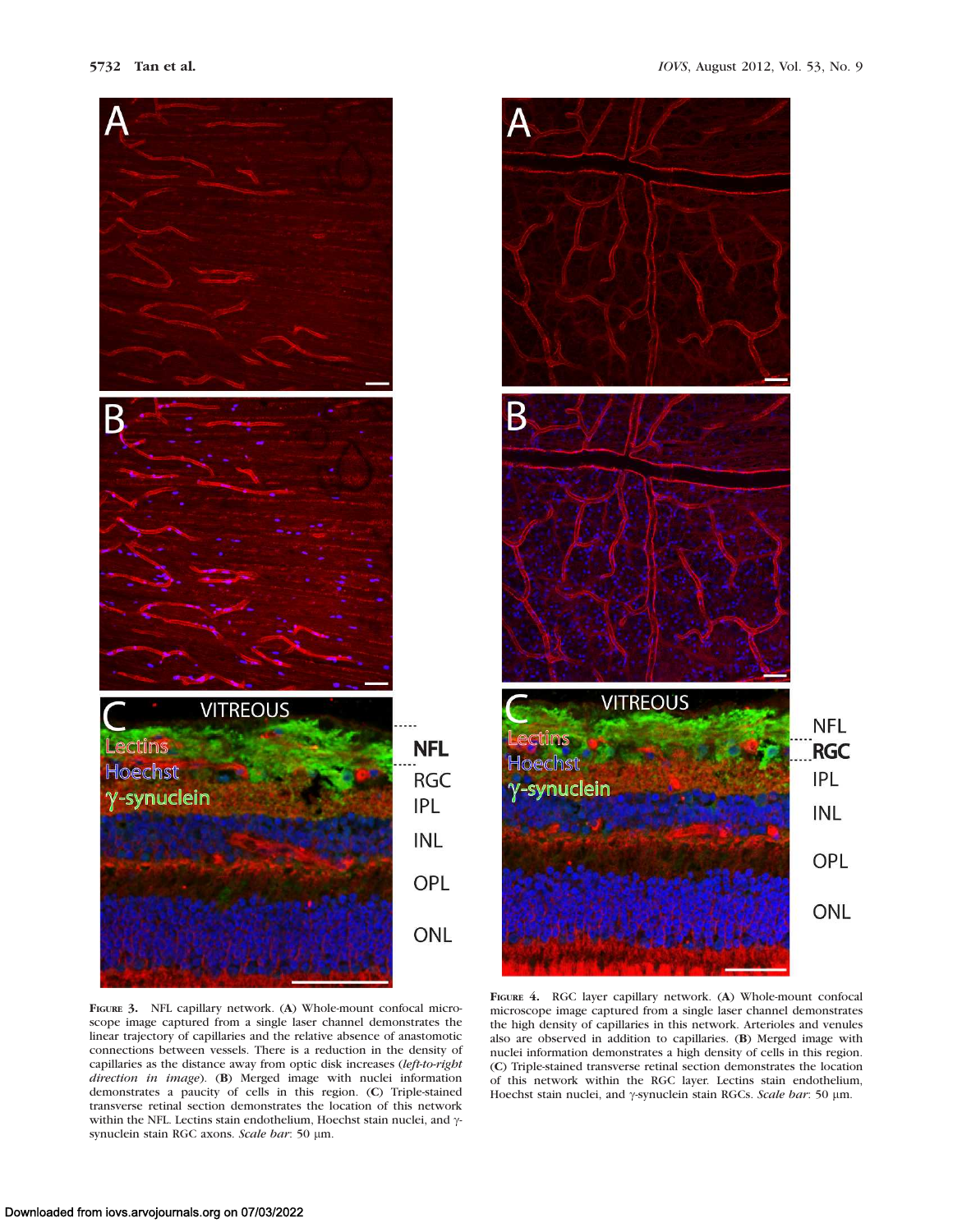![](_page_5_Figure_2.jpeg)

![](_page_5_Figure_3.jpeg)

FIGURE 5. IPL and superficial INL capillary network. (A) Whole-mount confocal microscope image captured from a single laser channel demonstrates the low density of capillaries in this network. (B) Merged image with nuclei information demonstrates a large number of cells in this region. (C) Triple-stained transverse retinal section demonstrates that this network is located at the boundary between the IPL and INL. Lectins stain endothelium, Hoechst stain nuclei, and Go-a stain ONbipolar cells. Scale bar: 50 µm.

FIGURE 6. Deep INL and OPL capillary network. (A) Whole-mount confocal microscope image captured from a single laser channel demonstrates the planar configuration of this network with multiple closed capillary loops. (B) Merged image with nuclei information demonstrates a high density of cells in this region. (C) Triple-stained transverse retinal section demonstrates that this network is located at the boundary between the INL and OPL. Lectins stain endothelium, Hoechst stain nuclei, and Parvalbumin stain horizontal cells. Scale bar: 50 µm.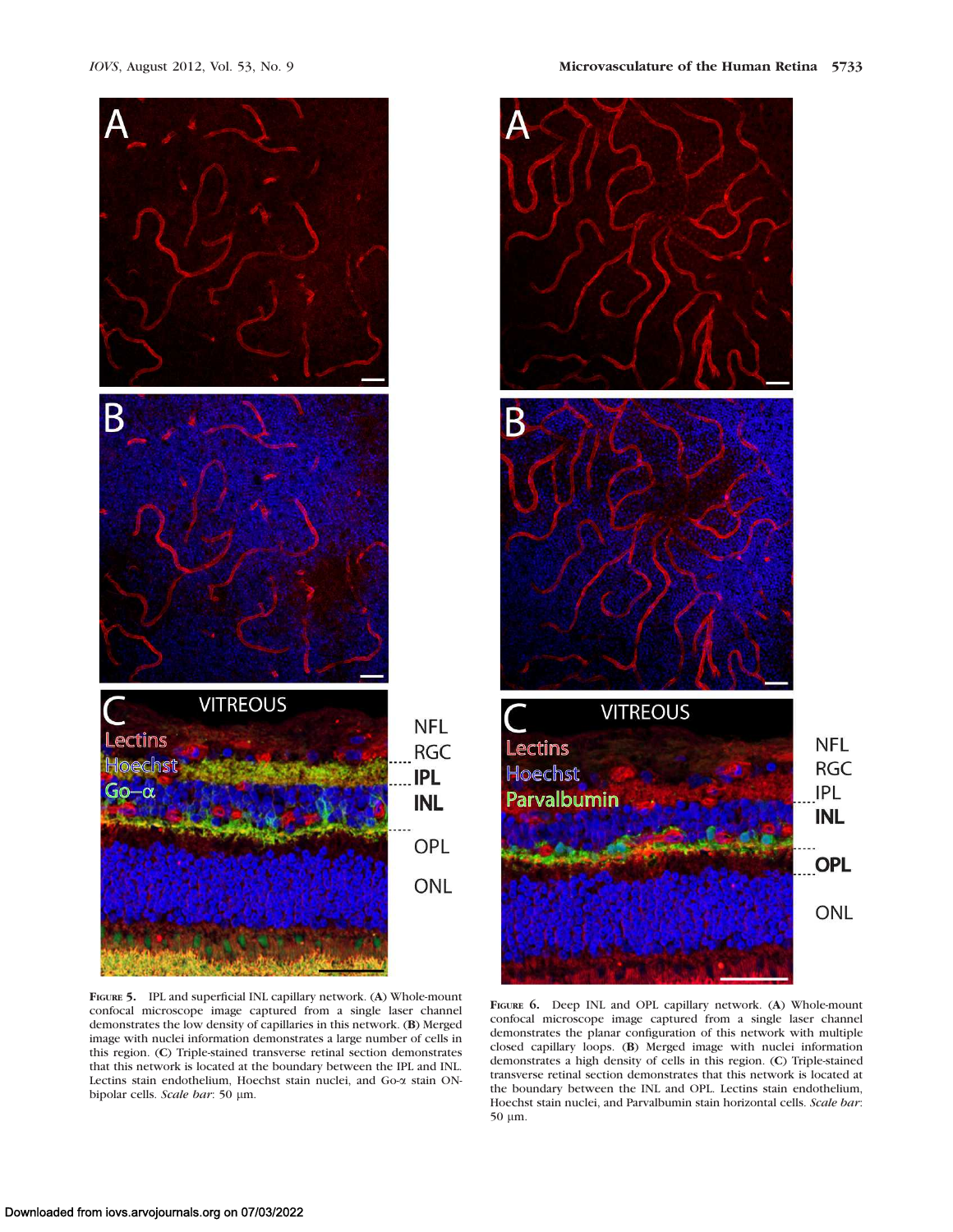TABLE 2. Quantitative Capillary Diameter and Density Data for Each Network

| <b>Capillary Network</b>     | NFL                   | <b>RGC</b>            | <b>IPL</b> / Superficial INL | Deep INL/OPL          |
|------------------------------|-----------------------|-----------------------|------------------------------|-----------------------|
| Capillary diameter $(\mu m)$ | $8.47 \pm 0.05$ (540) | $8.01 \pm 0.05$ (540) | $7.99 \pm 0.06$ (540)        | $8.56 \pm 0.06$ (540) |
| Capillary density (%)        | $13.69 \pm 0.01$ (12) | $26.74 \pm 0.01$ (12) | $11.28 \pm 0.01$ (12)        | $16.12 \pm 0.01$ (12) |

Mean and SE for NFL, RGC layer, IPL and superficial INL (IPL/superficial INL), and deep INL and outer OPL (deep INL/OPL) networks is provided. Numbers in parentheses indicate sample number for each measurement.

#### Quantitative Analysis of Capillary Density

Table 2 provides mean density measurements for each capillary network. Capillary densities were significantly different between networks. Capillary density was greatest in the RGC network, and was significantly greater than the NFL ( $P <$ 0.001), IPL ( $P < 0.001$ ), and deep INL ( $P < 0.001$ ) networks. Capillary density was lowest in the IPL network and was significantly lower than the deep INL network ( $P < 0.001$ ). NFL capillary density also was greater than the IPL network (P  $(0.036)$ . Age did not influence capillary density in any of the networks (all  $P > 0.050$ ).

Table 3 provides mean capillary density for patients deceased from cancer and accidental means. There was no difference in capillary density between the two groups in the RGC ( $P = 0.660$ ), NFL ( $P = 0.886$ ), and IPL ( $P = 0.455$ ) networks. Capillary density was significantly greater in the cancer group in the deep INL network ( $P = 0.046$ ).

# **DISCUSSION**

Capillary networks in the human retina are required to support the immense energy demands of neuronal components without compromising the optical integrity of the light pathway to the outer retina. In this regard, the function served by the retinal circulation is significantly different from other capillary networks in the central nervous system (CNS). Oxygen tension and demands within the retina markedly are heterogeneous,<sup>9</sup> and the metabolic demands of distinct retinal layers are satisfied most likely, to varying extents, by capillary adaptations that function to increase the efficiency of regional nutrient delivery and waste removal. Therefore, studying morphometric variations between capillary networks may provide vital information concerning the energy requirements of regional neuronal structures via effective neurovascular coupling mechanisms. It also may allow useful structure-function extrapolations between capillary morphometry and previously determined measurements on retinal metabolism<sup>3–8,26–29</sup> to be performed.

Previous investigators have used a variety of different techniques to document the organization of capillary networks in the primate retina. Trypsin digest<sup>30</sup> and corrosion casting<sup>31</sup> techniques have provided valuable information concerning the three-dimensional morphology of capillary networks, however, inadvertent tissue damage as a result of these techniques limited localization of capillary networks respective to retinal layers. Fluorescein angiography<sup>32</sup> and magnetic resonance imaging $33$  have been used recently to

study the retinal circulation; however, the limited resolution offered by these techniques again precluded study at a cellular level and restricted colocalization. A major advantage of the methodology used in our study is that it allows complete labeling of the retinal microcirculation without inadvertently altering surrounding nonvascular structures. Triple-labeling of post-perfused tissue also allowed accurate identification of capillary network location within the retina and confirmed what was demonstrated on flat-mount confocal microscope images.

There have been varying reports concerning the order and number of capillary networks in the human retina. Early trypsin digest studies by Toussaint et al. demonstrated a lack of capillary lamination,  $34$  while Michaelson et al. demonstrated a two-layered laminar pattern using benzidine peroxidase techniques.<sup>35</sup> The histologic details reported in these studies most likely were limited to some extent by the microscopic and immunohistochemical techniques that were available at the time. Snodderly et al.<sup>15,16</sup> and Gariano et al.<sup>10</sup> published excellent studies in the 1990s, and demonstrated two inner and two outer capillary beds in human and nonhuman primate retinae. Our findings reaffirm that of the latter 2 groups, and demonstrate four morphometrically different capillary networks in the human retina being present in the following regions: NFL, RGC layer, border of IPL and superficial boundary of INL, and boundary of deep INL and OPL. Similar to these previous investigators,10,15,16 we found that the innermost and outermost capillary networks displayed a single, planar configuration, while that of the RGC and IPL demonstrated a complex three-dimensional configuration. Three-dimensional vascular configurations are believed to increase the efficiency of oxygen transfer and waste removal in metabolically active tissues.21,23 The variation in retinal capillary network morphology identified in our study demonstrated important parallels to the human cerebral cortex where the microcirculation is adapted in accordance with regional neuronal demands.24,36,37 Previous researchers have shown that the inner 1 mm of cerebral cortex demonstrates large meshes, the next 2 mm are filled with fine polygonal meshes, and the outer 0.1 mm contains large quadrangular meshes that run parallel to the surface.24,36,37 Taken together our findings suggested that, similar to the brain, capillary networks in the retina are morphometrically adapted to serve the unique functional demands of each retinal layer.

Using confocal microscope techniques and image analysis software, we were able to quantify the morphometric characteristics of each capillary network and, thus, extend

TABLE 3. Morphometric Comparisons between Cancer-Death and Accidental-Death Groups

| <b>Capillary Network</b>                                                                                                                                            | NFL        |        | RGC                                                                                                                             |        | <b>IPL</b> / Superficial INL |        | Deep INL/OPL |        |
|---------------------------------------------------------------------------------------------------------------------------------------------------------------------|------------|--------|---------------------------------------------------------------------------------------------------------------------------------|--------|------------------------------|--------|--------------|--------|
| Cause of death                                                                                                                                                      | Accidental | Cancer | Accidental                                                                                                                      | Cancer | Accidental                   | Cancer | Accidental   | Cancer |
| Capillary diameter $(\mu m)$                                                                                                                                        |            |        | $8.30 \pm 0.08$ $8.64 \pm 0.08$ $8.02 \pm 0.07$ $8.01 \pm 0.07$ $7.98 \pm 0.08$ $8.00 \pm 0.08$ $8.34 \pm 0.08$ $8.78 \pm 0.08$ |        |                              |        |              |        |
| Total capillary density (%) $13.17 \pm 0.01$ $14.22 \pm 0.01$ $27.25 \pm 0.02$ $26.23 \pm 0.02$ $10.81 \pm 0.01$ $11.75 \pm 0.01$ $14.72 \pm 0.01$ $17.52 \pm 0.00$ |            |        |                                                                                                                                 |        |                              |        |              |        |

Mean and SE for NFL, RGC layer, IPL and superficial INL (IPL/superficial INL), and deep INL and OPL (deep INL/OPL) networks is provided. Capillary density in the deep INL/OPL network was significantly different between the two groups.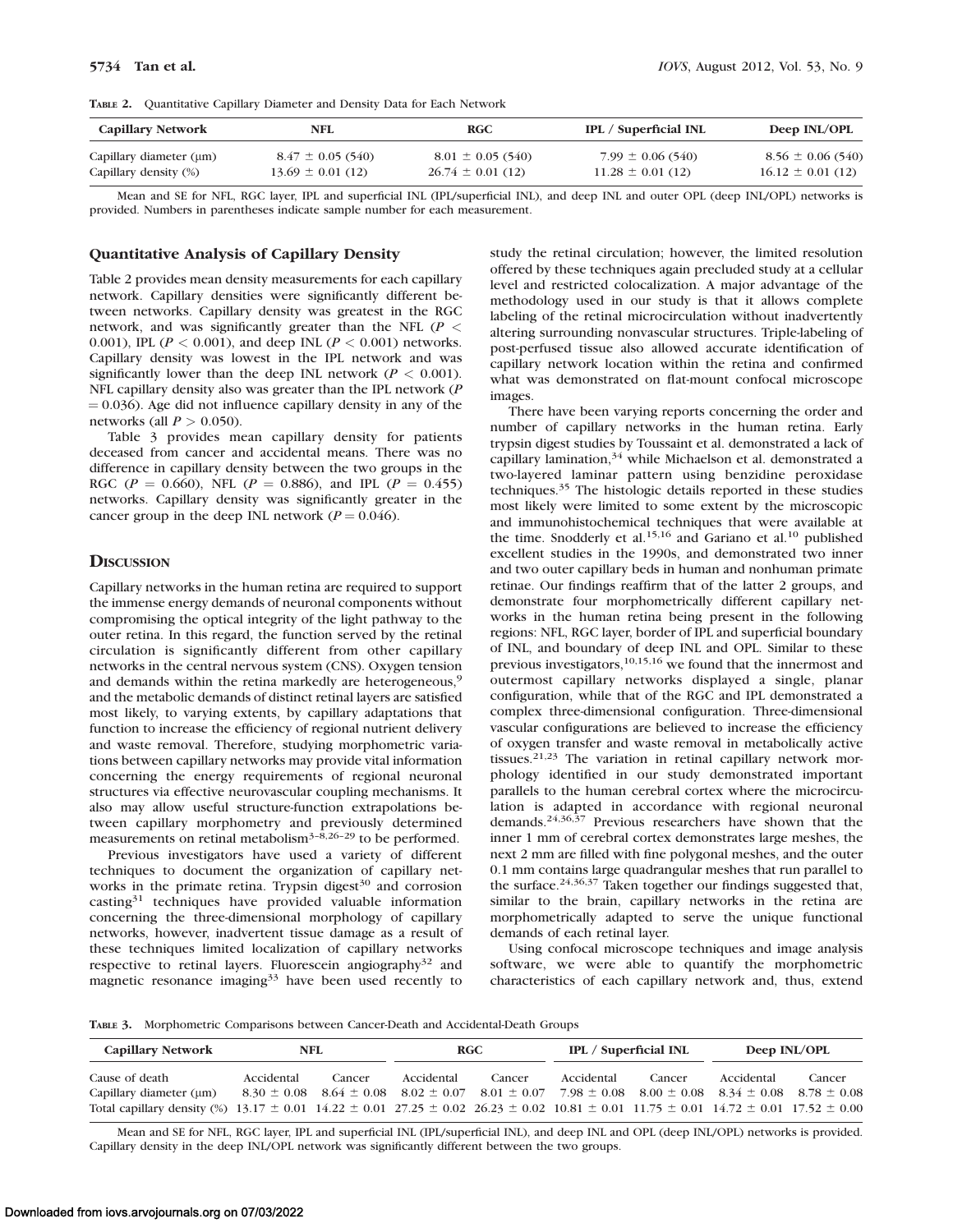on the observations made by previous investigators. We identified significant differences in capillary diameter among all four networks, with the smallest capillary diameter being present in the RGC and IPL networks. Mean capillary diameter is one measure of the rate at which a capillary network is able to exchange oxygen per unit volume of blood.<sup>38</sup> A reduction in capillary diameter increases the surface area-to-blood volume ratio, resulting in greater oxygen exchange area for a given amount of blood. In the brain, differences in intracortical capillary network diameters correlate with regional variations in neuronal function.<sup>39</sup> Lower mean diameters of capillary networks in RGC and IPL layers suggested high rates of oxygen exchange in this region of the retina. These morphometric findings correlated with our previous in vivo functional studies, in which we demonstrated high oxygen uptake in the IPL.<sup>9</sup> Capillary diameter measurements in our study also were greater than in previous reports<sup>15,16</sup> and may reflect inter-species and tissue preparation differences.

Within the grey matter of the CNS an increase in capillary density correlates strongly with an increase in blood flow and mitochondrial activity.40 Histologic studies have shown significant variation in vascular density across neuronal layers in the brain.<sup>41</sup> Total capillary density in the nonhuman primate fovea, peri-fovea and peripapillary region has been measured as 40%, 45%, and 60 to 70% of cases, respectively.15,16 Vascular density also is known to vary depending on the eccentricity from central retina.<sup>10</sup> To our knowledge, there have not been previous capillary density measurements of individual networks in the human retina. In our study, capillary density was greatest in the RGC layer implicating it as a metabolically intense region. The dependency of RGCs on a high density capillary circulation may be one reason why this subset of neurons could be vulnerable particularly to acute, transient and mild hypoxic stress.<sup>42</sup>

Although our study provided important new knowledge regarding retinal capillary topography in human eyes, we acknowledge several limitations of the report. Firstly, the sample size of our study is relatively small and consists of only 16 human eyes. It is difficult to acquire human eyes from healthy individuals and we did not wish to waste human tissue by performing an extensive analysis when appropriate statistical tests permitted us to identify reliably differences between capillary networks, despite the relative small sample size. The other limitation of our work is that only one retinal eccentricity was examined. The aim of our study was to quantify the morphometric characteristics of capillary networks, and speculate upon structure-function relationships between vascular units and regional metabolic activity. It is expected that the morphometric characteristics of capillary networks will vary according to retinal eccentricity especially in specialized regions of the retina, such as the fovea, macula, and immediate peripapillary tissue. Similar to the report by Snodderly et al., $15,16$  we observed a change in the NFL capillary network in a proximal-distal direction. Gariano et al. demonstrated that deeper vascular layers disappear in the peripheral retina.<sup>10</sup> Therefore, examination of the far peripheral retina possibly may demonstrate significant alterations to capillary networks.

Our study provided important insights into vascular mechanisms relevant to retinal homeostasis. We demonstrated that mode of death was a significant factor in determining capillary density, and it is expected that regional capillary networks will be altered by ocular and systemic disease. Therefore, it will be important to perform similar studies using diseased human eyes as it may enhance our understanding of capillary-mediated mechanisms in retinal vascular disease.

#### Acknowledgements

The staff of the Lions Eye Bank of Western Australia, Lions Eye Institute provided human donor eyes. The staff of DonateWest, the Western Australian agency for organ and tissue donation, facilitated the recruitment of donors into the study by referral and completion of consent processes. Dean Darcey provided expert technical assistance.

# References

- 1. Attwell D, Buchan AM, Charpak S, Lauritzen M, Macvicar BA, Newman EA. Glial and neuronal control of brain blood flow. Nature. 2010;468:232–243.
- 2. Gordon GR, Choi HB, Rungta RL, Ellis-Davies GC, Macvicar BA. Brain metabolism dictates the polarity of astrocyte control over arterioles. Nature. 2008;456:745–749.
- 3. Yu DY, Cringle SJ, Alder VA, Su EN. Intraretinal oxygen distribution in rats as a function of systemic blood pressure. Am J Physiol. 1994;36:H2498–H2507.
- 4. Yu DY, Cringle SJ. Oxygen distribution in the mouse retina. Invest Ophthalmol Vis Sci. 2006;47:1109–1112.
- 5. Yu DY, Cringle SJ, Su EN. Intraretinal oxygen distribution in the monkey retina and the response to systemic hyperoxia. Invest Ophthalmol Vis Sci. 2005;46:4728–4733.
- 6. Cringle SJ, Yu PK, Su EN, Yu DY. Oxygen distribution and consumption in the developing rat retina. Invest Ophthalmol Vis Sci. 2006;47:4072–4076.
- 7. Yu DY, Cringle SJ. Retinal degeneration and local oxygen metabolism. Exp Eye Res. 2005;80:745–751.
- 8. Yu DY, Cringle SJ, Yu PK, Su EN. Intraretinal oxygen distribution and consumption during retinal artery occlusion and graded hyperoxic ventilation in the rat. Invest Ophthalmol Vis Sci. 2007;48:2290–2296.
- 9. Yu DY, Cringle SJ. Oxygen distribution and consumption within the retina in vascularised and avascular retinas and in animal models of retinal disease. Prog Retina Eye Res. 2001; 20:175–208.
- 10. Gariano RF, Iruela-Arispe ML, Hendrickson AE. Vascular development in primate retina: comparison of laminar plexus formation in monkey and human. Invest Ophthalmol Vis Sci. 1994;35:3442–3455.
- 11. Yu PK, Balaratnasingam C, Cringle SJ, McAllister IL, Provis J, Yu DY. Microstructure and network organization of the microvasculature in the human macula. Invest Ophthalmol Vis Sci. 2010;51:6735–6743.
- 12. Yu PK, Balaratnasingam C, Morgan WH, Cringle SJ, McAllister IL, Yu DY. The structural relationship between the microvasculature, neurons, and glia in the human retina. Invest Ophthalmol Vis Sci. 2010;51:447–458.
- 13. Yu PK, Tan PE, Morgan WH, Cringle SJ, McAlliser IL, Yu DY. Age-related changes in venous endothelial phenotype at human retinal artery-vein crossing points. Invest Ophthalmol Vis Sci. 2012;53:1108–1116.
- 14. Hogan MJ, Alvarado JA, Esperson Weddell J. Histology of the Human Eye: An Atlas and Textbook. Philadelphia, W.B. Saunders Company;1971.
- 15. Snodderly DM, Weinhaus RS. Retinal vasculature of the fovea of the squirrel monkey, Saimiri sciureus: three-dimensional architecture, visual screening, and relationships to the neuronal layers. J Comp Neurol. 1990;297:145–163.
- 16. Snodderly DM, Weinhaus RS, Choi JC. Neural-vascular relationships in central retina of macaque monkeys (Macaca fascicularis). J Neurosci. 1992;12:1169–1193.
- 17. Gariano RF, Iruela-Arispe ML, Sage EH, Hendrickson AE. Immunohistochemical characterization of developing and mature primate retinal blood vessels. Invest Ophthalmol Vis Sci. 1996;37:93–103.